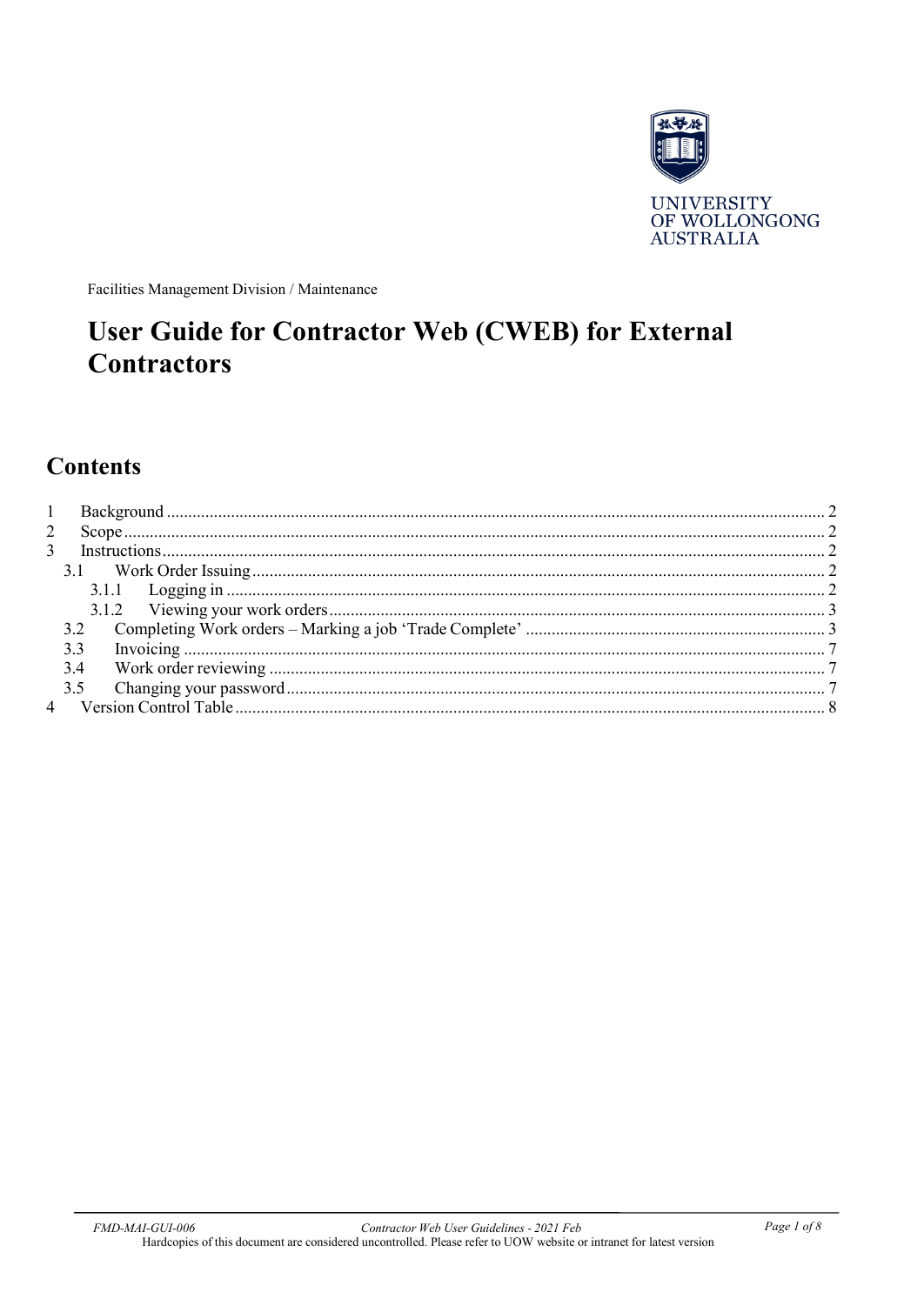#### <span id="page-1-0"></span>**1 Background**

The maintenance division in the Facilities Management Division (FMD) uses the Building Engineering Information Management System (PULSE) to manage reactive and planned maintenance. This includes the issuing, conducting and completion of work orders (reactive and planned maintenance). External contractorsare issued access to Contractor Web (CWeb) portal so they can directly interface with PULSE via the CWeb portal, to receive and complete work orders.

#### <span id="page-1-1"></span>**2 Scope**

This user guide outlines each step in the work order completion process for schedule of rates contractors and identifies their work order completion responsibilities. It advises in the appropriate use of the CWeb portal.

#### <span id="page-1-2"></span>**3 Instructions**

#### <span id="page-1-3"></span>**3.1 Work Order Issuing**

- All priority 1 and 2 work orders will be notified by telephone to you by the FMD client service team. At the same time the FMD client service team will raise a work order in PULSE and you will be able to view the work order via the CWeb portal.
- All priority 3 work orders will be raised by the FMD client service team in PULSE and you will be ableto view the work order via the CWeb portal.
- It is expected that contractors will access CWeb on at least a daily basisto check for new work orders.
- Contractors with limited work orders may be notified when a work order is sent.
- Preventative maintenance work orders are scheduled to be sent at the first of the month, therefore the contractor should at a minimum, schedule to check Pulse monthly for PM work orders.
- FMD recommends an iPad as a portable means for interfacing with CWeb to check for new work orders, view, and trade complete and manage work orders.

#### <span id="page-1-4"></span>**3.1.1 Logging in**

The Web address for CWeb is <https://beims.uow.edu.au/cwebnet>

It is recommended that you save this address as a favourite on your web browser.

The address will take you directly to the login page.

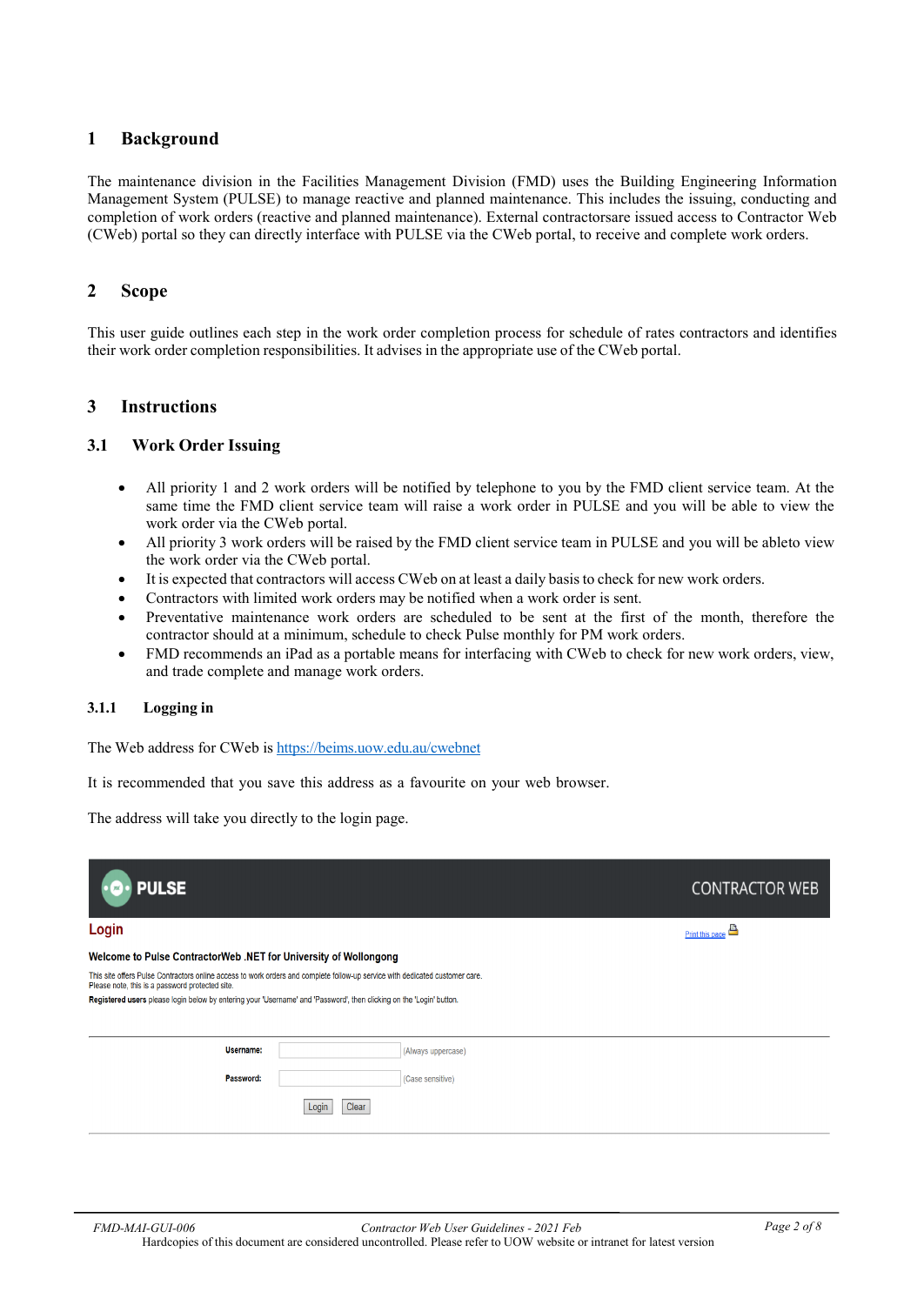Please use the username and password that was provided to you by facilities management division. If you have not been issued with a username and password please call the FMD client service team on 02 4221 3217. This login is to remain secure and is provided for the sole use of the individual business towhich it is assigned.

#### <span id="page-2-0"></span>**3.1.2 Viewing your work orders**

Once you have successfully logged on you will be directed to the Main Menu.

| <b>PULSE</b>                                                     |                        |                    |                                                                                                                                                                                                                                                           |      |         | <b>CONTRACTOR WEB</b>                             |  |  |
|------------------------------------------------------------------|------------------------|--------------------|-----------------------------------------------------------------------------------------------------------------------------------------------------------------------------------------------------------------------------------------------------------|------|---------|---------------------------------------------------|--|--|
| <b>Main Menu</b>                                                 | <b>Work Orders</b>     | Personal           | <b>User Management</b>                                                                                                                                                                                                                                    | Help | Log Out |                                                   |  |  |
| <b>Main Menu</b>                                                 |                        |                    | Welcome Andrew Gilholme, to the ContractorWeb .NET system for University of Wollongong. ContractorWeb offers you a<br>convenient and flexible online based service for accessing job information for work orders allocated to your company through BEIMS. |      |         | <b>Welcome Andrew Gilholme</b><br>Print this page |  |  |
| <b>Work Order Watch</b>                                          |                        |                    |                                                                                                                                                                                                                                                           |      |         |                                                   |  |  |
| There are currently 1 work order jobs (trades) allocated to you. |                        |                    |                                                                                                                                                                                                                                                           |      |         |                                                   |  |  |
| <b>Outstanding 0</b>                                             | <b>Completed 1</b>     | <b>Cancelled 0</b> |                                                                                                                                                                                                                                                           |      |         |                                                   |  |  |
| Special Message from Pulse Administrator                         |                        |                    |                                                                                                                                                                                                                                                           |      |         |                                                   |  |  |
|                                                                  |                        |                    | Prior to commencement of work a risk assessment must be completed in accordance with the University's WHS Management System.                                                                                                                              |      |         |                                                   |  |  |
|                                                                  |                        |                    |                                                                                                                                                                                                                                                           |      |         |                                                   |  |  |
| <b>Company Code:</b>                                             | <b>ADVAG</b>           |                    |                                                                                                                                                                                                                                                           |      |         |                                                   |  |  |
| <b>Company Name:</b>                                             | <b>Andrew Gilholme</b> |                    |                                                                                                                                                                                                                                                           |      |         |                                                   |  |  |
| <b>Company Address:</b>                                          |                        |                    |                                                                                                                                                                                                                                                           |      |         |                                                   |  |  |
| The current active Program ID is CWEB002S                        |                        |                    | Pulse ContractorWeb.NET System 5.44.1.0 is Copyright @ 2016-2019 Zuuse Pty Ltd. Unauthorised access to this site is prohibited.                                                                                                                           |      |         |                                                   |  |  |

In the main menu you will be able to see all the outstanding, completed and cancelled jobs assigned to your business.

For example, in the above screen shot, "Completed" jobs are 1. This information is real time i.e. if a new job is logged "Outstanding – 1" will change to "Outstanding – 2".

#### <span id="page-2-1"></span>**3.2 Completing Work orders – Marking a job 'Trade Complete'**

It is essential that CWeb jobs allocated to your business are completed within real-time and as per the terms and conditions set in the contract. Once work has been completed to the University's standards it is essential that you mark the **Trade Status** as **Complete** in the work order within CWeb.

Once you have logged in and have been directed to the Main Menu, click on.

This will take you to "Work Order Listing" Page.

Please Note: Outstanding jobs are all the jobs that have been issued to your trade (your vendor contractor code). In the example, a total of 1 jobs have been raised by the facilities management division, University of Wollongong.

**Outstanding 3**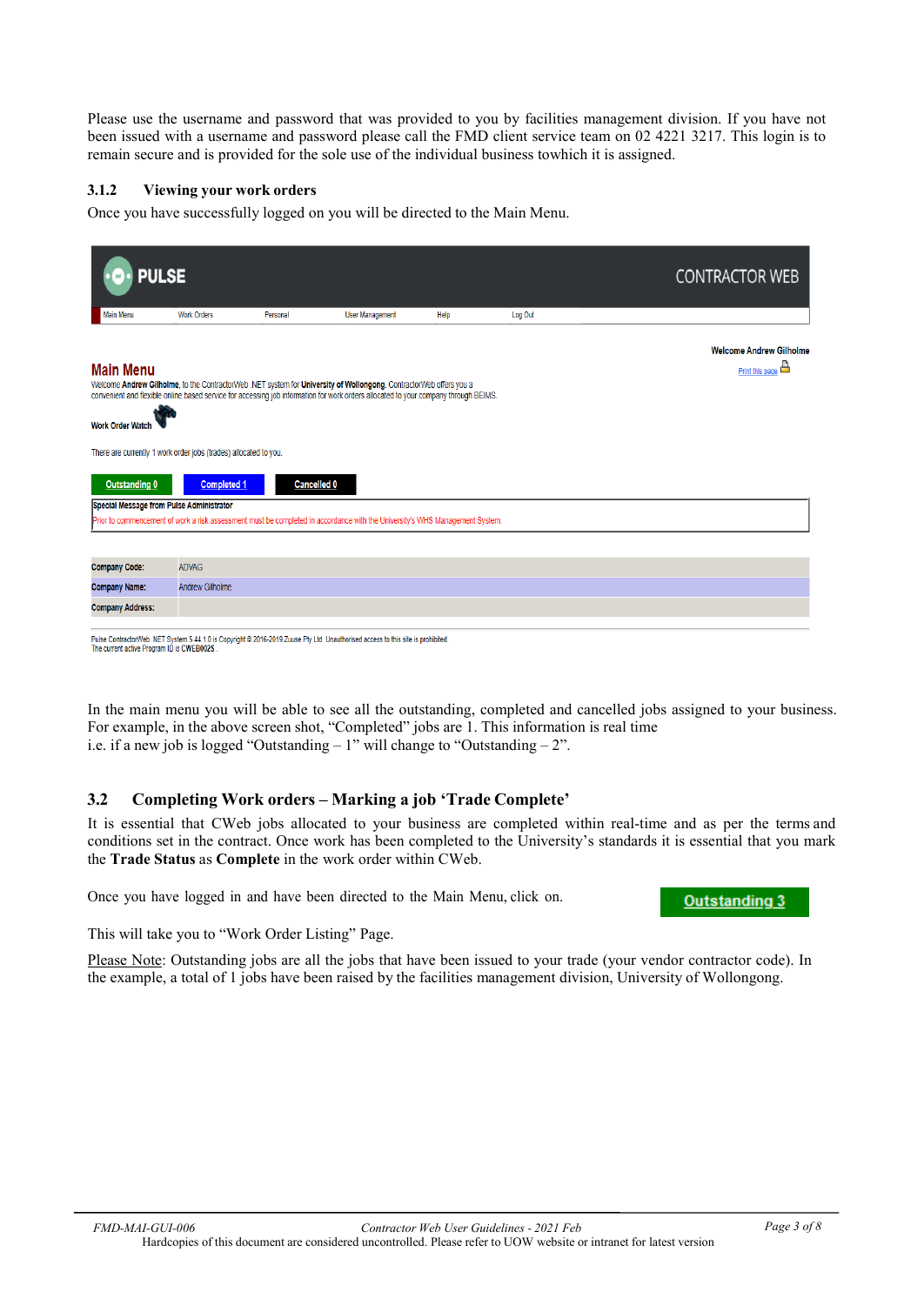Ensure that 'Last X Days" displays 'All Days' to see all work orders. In the "Work Order No" type in the work order number that you would like to view and click, "Go". For example Z0100574.

| <b>Work Order Listing</b><br>Work Orders allocated to supplier ADVAG - Andrew Gilholme |                                                  | Click the description of the work order you want to view, or point your mouse over a value to show more details. |                 |                     |                                             |                         | Print this page<br>Total Outstanding: 1 |
|----------------------------------------------------------------------------------------|--------------------------------------------------|------------------------------------------------------------------------------------------------------------------|-----------------|---------------------|---------------------------------------------|-------------------------|-----------------------------------------|
| <b>Sort Order</b><br>Work Order No<br>$\checkmark$                                     | <b>Sort Method</b><br>Ascending<br>$\checkmark$  | <b>Last X Days</b><br><b>All Days</b><br>$\checkmark$                                                            | Trade           | <b>WorkOrder No</b> | <b>Site</b>                                 | Asset No                |                                         |
| Assign To                                                                              |                                                  |                                                                                                                  |                 | $\cdots$            | $\cdots$<br>1.11                            | $\cdots$                |                                         |
|                                                                                        | <b>Trade Status</b><br>O - Outstanding<br>$\vee$ | <b>WorkOrder Status</b><br>All<br>$\checkmark$                                                                   | <b>Building</b> | Job Type<br>1.11    | Domain (Work Order)<br>$\cdots$<br>$\cdots$ | <b>Refresh</b><br>Never | Clear<br>Go                             |
|                                                                                        |                                                  |                                                                                                                  |                 |                     |                                             |                         |                                         |

Please Note: An alternative way to browse jobs is browse up or down to find the work order that you like to view on the 'Work Order Listing' page. If the work order is not displayed then please click Next if more than one page is listed:

|                                    | <b>PULSE</b>                            |                                                           |                  |                                       |                   |                                                                                                                  |              |                     |                 |                                     |                                            |                                    | <b>CONTRACTOR WEB</b>       |                                                          |
|------------------------------------|-----------------------------------------|-----------------------------------------------------------|------------------|---------------------------------------|-------------------|------------------------------------------------------------------------------------------------------------------|--------------|---------------------|-----------------|-------------------------------------|--------------------------------------------|------------------------------------|-----------------------------|----------------------------------------------------------|
| <b>Main Menu</b>                   |                                         | <b>Work Orders</b>                                        |                  | Personal                              |                   | <b>User Management</b>                                                                                           | Help         |                     |                 | Log Out                             |                                            |                                    |                             |                                                          |
|                                    | <b>Work Order Listing</b>               | Work Orders allocated to supplier ADVAG - Andrew Gilholme |                  |                                       |                   | Click the description of the work order you want to view, or point your mouse over a value to show more details. |              |                     |                 |                                     |                                            |                                    | <b>Total Outstanding: 1</b> | <b>Welcome Andrew Gilholme</b><br><u>Print this page</u> |
| <b>Sort Order</b><br>Work Order No |                                         | <b>Sort Method</b><br>Ascending<br>$\checkmark$           | $\checkmark$     | <b>Last X Days</b><br><b>All Days</b> | $\checkmark$      | Trade                                                                                                            | $\sim$       | <b>WorkOrder No</b> |                 | <b>Site</b><br>$\sim 10^{-1}$       | <b>Asset No</b><br>$\sim$                  | $\sim$                             |                             |                                                          |
| <b>Assign To</b>                   |                                         | <b>Trade Status</b><br>O - Outstanding                    | $\smallsetminus$ | <b>WorkOrder Status</b><br>All        | $\checkmark$      | <b>Building</b>                                                                                                  | $\mathbf{r}$ | Job Type            |                 | Domain (Work Order)<br>$\mathbf{r}$ | <b>Refresh</b><br><b>Never</b><br>$\cdots$ | Go<br>$\checkmark$                 | Clear                       |                                                          |
| Prev                               | 1 Next<br>1 Outstanding Jobs Retrieved. |                                                           |                  |                                       |                   |                                                                                                                  |              |                     |                 |                                     |                                            |                                    |                             |                                                          |
| Trade                              | <b>Work</b><br><b>Order No</b>          | <b>WO Status</b>                                          | Chargeable?      |                                       | <b>Start Date</b> | <b>Description</b>                                                                                               |              | Priority            | <b>Building</b> | <b>Requested By</b>                 | Assigned?                                  | <b>W/O Est</b><br><b>Comp Date</b> | <b>Asset No</b>             | Overdue                                                  |
| <b>ADVAG</b>                       | Z0100574                                | $\circ$                                                   | N                |                                       | 24/02/2021        | <b>CWEB User Guide</b>                                                                                           | $\mathbf{3}$ |                     | 0031            | <b>Andrew Gilholme</b>              | <b>NO</b>                                  | 03/03/2021                         |                             | <b>No</b>                                                |
|                                    |                                         |                                                           |                  |                                       |                   |                                                                                                                  |              |                     |                 |                                     |                                            |                                    |                             |                                                          |

Prev 1 2 3 Next 136 Outstanding Jobs Retrieved.

Click on the "work order no' (in the above example "Z0100574") to open the "work order details" screen forthe work order.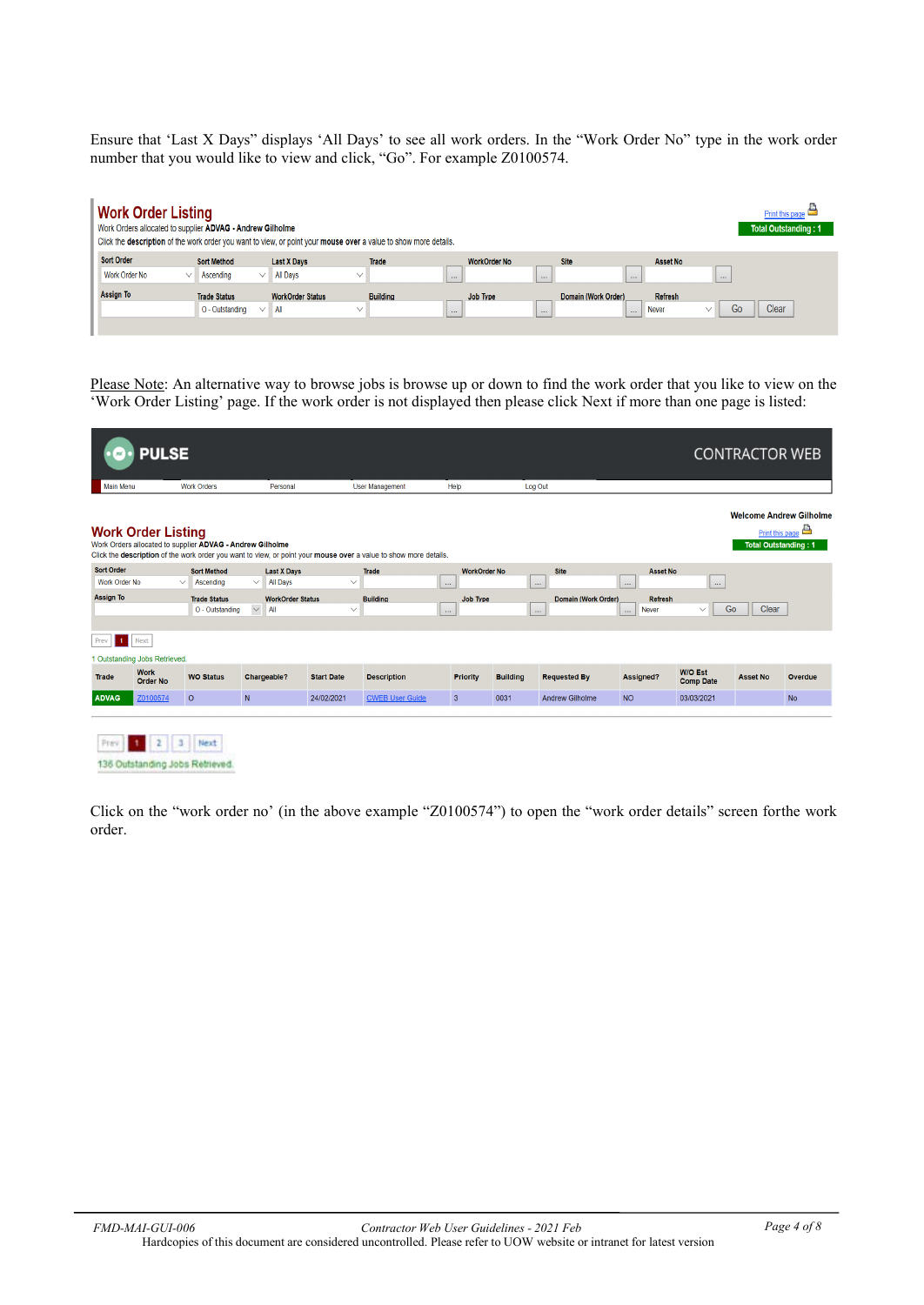Opened work order below:

| <b>PULSE</b>                               |                                              |                                                                                                                  |                                      |                    |                          | <b>CONTRACTOR WEB</b>                             |
|--------------------------------------------|----------------------------------------------|------------------------------------------------------------------------------------------------------------------|--------------------------------------|--------------------|--------------------------|---------------------------------------------------|
| Main Menu                                  | <b>Work Orders</b>                           | Personal                                                                                                         | User Management                      | Help               | Log Out                  |                                                   |
| <b>Work Order Details</b>                  |                                              |                                                                                                                  |                                      |                    |                          | <b>Welcome Andrew Gilholme</b><br>Print this page |
|                                            | Work Order Z0100574 - TRADE OUTSTANDING      |                                                                                                                  |                                      |                    |                          |                                                   |
| <b>Requested By</b>                        | Andrew Gilholme                              |                                                                                                                  | Requested Date/Time 24/02/2021 12:07 |                    |                          |                                                   |
| Phone                                      | 0418313671                                   |                                                                                                                  | Required Start Date 24/02/2021 12:07 |                    |                          |                                                   |
| <b>Est Comp Date</b><br><b>Asset No</b>    | 03/03/2021 12:06                             |                                                                                                                  |                                      |                    |                          |                                                   |
| <b>Site</b>                                | <b>MAIN</b>                                  | Main Campus                                                                                                      |                                      |                    | More                     |                                                   |
| <b>Building</b>                            | 0031                                         | B0031 Facilities Mgmnt                                                                                           |                                      |                    | More                     |                                                   |
| Floor                                      | G                                            | ground floor                                                                                                     |                                      |                    |                          |                                                   |
| <b>Room</b>                                |                                              |                                                                                                                  |                                      |                    |                          |                                                   |
| <b>Priority</b><br><b>Cost Centre</b>      | 3                                            | $(7 \text{ days})$                                                                                               |                                      |                    |                          |                                                   |
| <b>Trade Code</b>                          | <b>ADVAG</b>                                 | Andrew Gilholme - Maintenance Planner                                                                            |                                      |                    |                          |                                                   |
| <b>Description</b>                         | <b>CWEB User Guide</b>                       |                                                                                                                  |                                      |                    |                          |                                                   |
| <b>Extra details</b>                       |                                              |                                                                                                                  |                                      |                    |                          |                                                   |
|                                            |                                              |                                                                                                                  |                                      |                    |                          |                                                   |
|                                            |                                              | Trade Completion Details for Trade ADVAG : Andrew Gilholme - Maintenance Planner                                 |                                      |                    |                          |                                                   |
| <b>Trade Status</b>                        | O - Outstanding                              | V Mork Order Progress                                                                                            |                                      |                    |                          |                                                   |
| <b>Arrival Date</b>                        |                                              | $\Box$ (dd/mm/yyyy)                                                                                              | <b>Comp/Cancel Date</b>              |                    | $\boxed{a}$ (dd/mm/yyyy) |                                                   |
| <b>Arrival Time</b>                        |                                              | (HH:mm)                                                                                                          | <b>Comp/Cancel Time</b>              |                    | (HH:mm)                  |                                                   |
|                                            | Set To Current Date/Time                     |                                                                                                                  |                                      |                    |                          |                                                   |
| <b>Service Date</b><br><b>History Type</b> |                                              | $\boxed{a}$ (dd/mm/yyyy)<br>$\checkmark$                                                                         |                                      |                    |                          |                                                   |
| <b>Action Details</b>                      |                                              |                                                                                                                  |                                      |                    |                          |                                                   |
|                                            |                                              |                                                                                                                  |                                      |                    |                          |                                                   |
| <b>Asset Details</b>                       |                                              |                                                                                                                  |                                      |                    |                          |                                                   |
| <b>Asset No</b>                            |                                              |                                                                                                                  |                                      |                    |                          |                                                   |
|                                            |                                              |                                                                                                                  |                                      |                    |                          |                                                   |
| Costs                                      |                                              |                                                                                                                  |                                      |                    |                          |                                                   |
| <b>Tradesperson Timesheet</b>              | <b>Material issued to this Work Order</b>    |                                                                                                                  |                                      |                    |                          |                                                   |
|                                            | Work Order Documents - Available to view     |                                                                                                                  |                                      |                    |                          |                                                   |
| Uploader                                   | <b>Name</b>                                  |                                                                                                                  | Category                             | <b>Upload Date</b> |                          |                                                   |
|                                            | <b>Invoice Documents - Available to view</b> |                                                                                                                  |                                      |                    |                          |                                                   |
| <b>Uploader</b>                            | <b>Invoice No</b><br>Name                    |                                                                                                                  |                                      | Category           | <b>Upload Date</b>       |                                                   |
|                                            |                                              | Select a file: (NOTE: Upload supported on IPad (IOS6 or above) and Android tablets. Video uploads not supported) |                                      |                    |                          |                                                   |
|                                            |                                              |                                                                                                                  |                                      | Browse             |                          |                                                   |
|                                            |                                              |                                                                                                                  |                                      |                    |                          |                                                   |
| <b>Document Type:</b>                      |                                              | $\vee$ Attached To: Work Order $\vee$                                                                            | Upload                               |                    |                          |                                                   |
|                                            |                                              | Save                                                                                                             |                                      |                    |                          |                                                   |
|                                            |                                              |                                                                                                                  | Cancel                               |                    |                          |                                                   |
|                                            |                                              |                                                                                                                  |                                      |                    |                          |                                                   |

.<br>Pulse ContractorWeb .NET System 5.44.1.0 is Copyright © 2016-2019 Zuuse Pty Ltd. Unauthorised access to this site is prohibited.<br>The current active Program ID is CWEB004\$ .

Mandatory fields to be completed before saving are;

- Service Date and Action Details
- This leaves the work order as outstanding
- Complete 'Asset No' if known & applicable

Note: you can save at this stage but the work order is not completed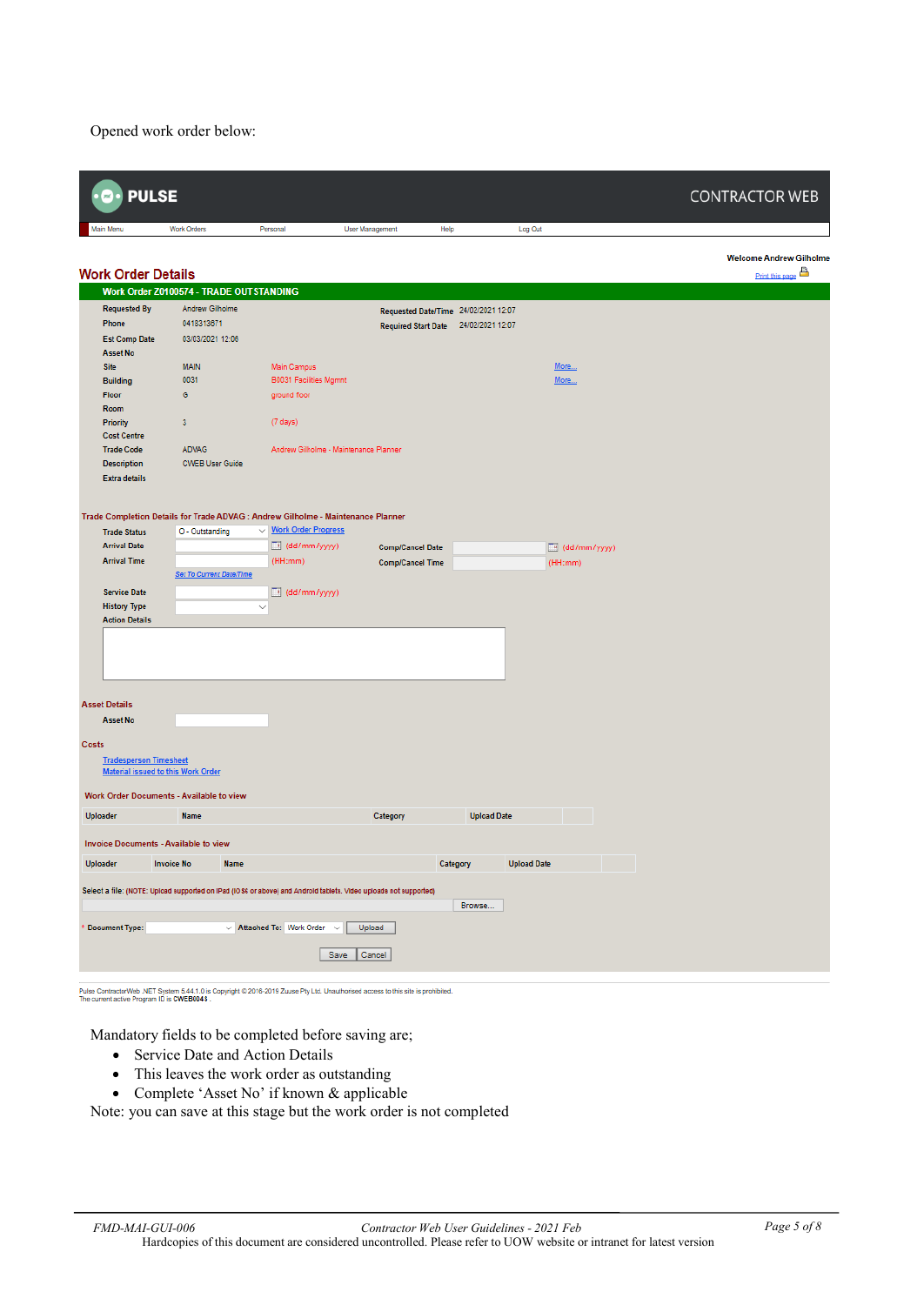| <b>Service Date</b>   | $\boxed{e}$ (dd/mm/yyyy) |
|-----------------------|--------------------------|
| <b>History Type</b>   | $\checkmark$             |
| <b>Action Details</b> |                          |
|                       |                          |
|                       |                          |
|                       |                          |
|                       |                          |
|                       |                          |

Mandatory fields when the work is complete;

- The Trade Status is to be changed to 'C- Complete'
	- o Comp/Cancel Date need to be filled
	- Comp/Cancel Time need to be filled
- **Do not use X-Cancelled, Do not cancel work orders.**
	- o If you need this done contact Client Service Team

| Trade Completion Details for Trade ADVAG : Andrew Gilholme - Maintenance Planner |                                 |                            |                          |                                 |                          |  |
|----------------------------------------------------------------------------------|---------------------------------|----------------------------|--------------------------|---------------------------------|--------------------------|--|
| <b>Trade Status</b>                                                              | $C$ - Completed                 | $\vee$ Work Order Progress |                          |                                 |                          |  |
| <b>Arrival Date</b>                                                              |                                 | $\boxed{=}$ (dd/mm/yyyy)   | * Comp/Cancel Date       | 24/02/2021                      | $\boxed{=}$ (dd/mm/yyyy) |  |
| <b>Arrival Time</b>                                                              |                                 | (HH:mm)                    | * Comp/Cancel Time 12:42 |                                 | (HH:mm)                  |  |
|                                                                                  | <b>Set To Current Date/Time</b> |                            |                          | <b>Set To Current Date/Time</b> |                          |  |

Attach documents

- Upload files (service dockets, forms or photos that need to be attached). The files can be added after the work order is completed [See Below]
- Then, click on 'Save'
- The work order will go into completed in main menu

| Select a file: (NOTE: Upload supported on iPad (iOS6 or above) and Android tablets. Video uploads not supported) |        |
|------------------------------------------------------------------------------------------------------------------|--------|
|                                                                                                                  | Browse |
| Upload<br>Attached To: Work Order<br>* Document Type:<br>$\checkmark$                                            |        |
| Save<br>Cancel                                                                                                   |        |

Once it has gone into Completed;

• You can open the work order from the completed list from the home page and upload files (service dockets, forms or photos thatneed to be attached if not done at time of completion).

| Outstanding 0 |                                          | <b>Cancelled 0</b>                                                                                                           |  |  |  |  |  |  |
|---------------|------------------------------------------|------------------------------------------------------------------------------------------------------------------------------|--|--|--|--|--|--|
|               | Special Message from Pulse Administrator |                                                                                                                              |  |  |  |  |  |  |
|               |                                          | Prior to commencement of work a risk assessment must be completed in accordance with the University's WHS Management System. |  |  |  |  |  |  |

The work order will be shown in the work order listing for completed works.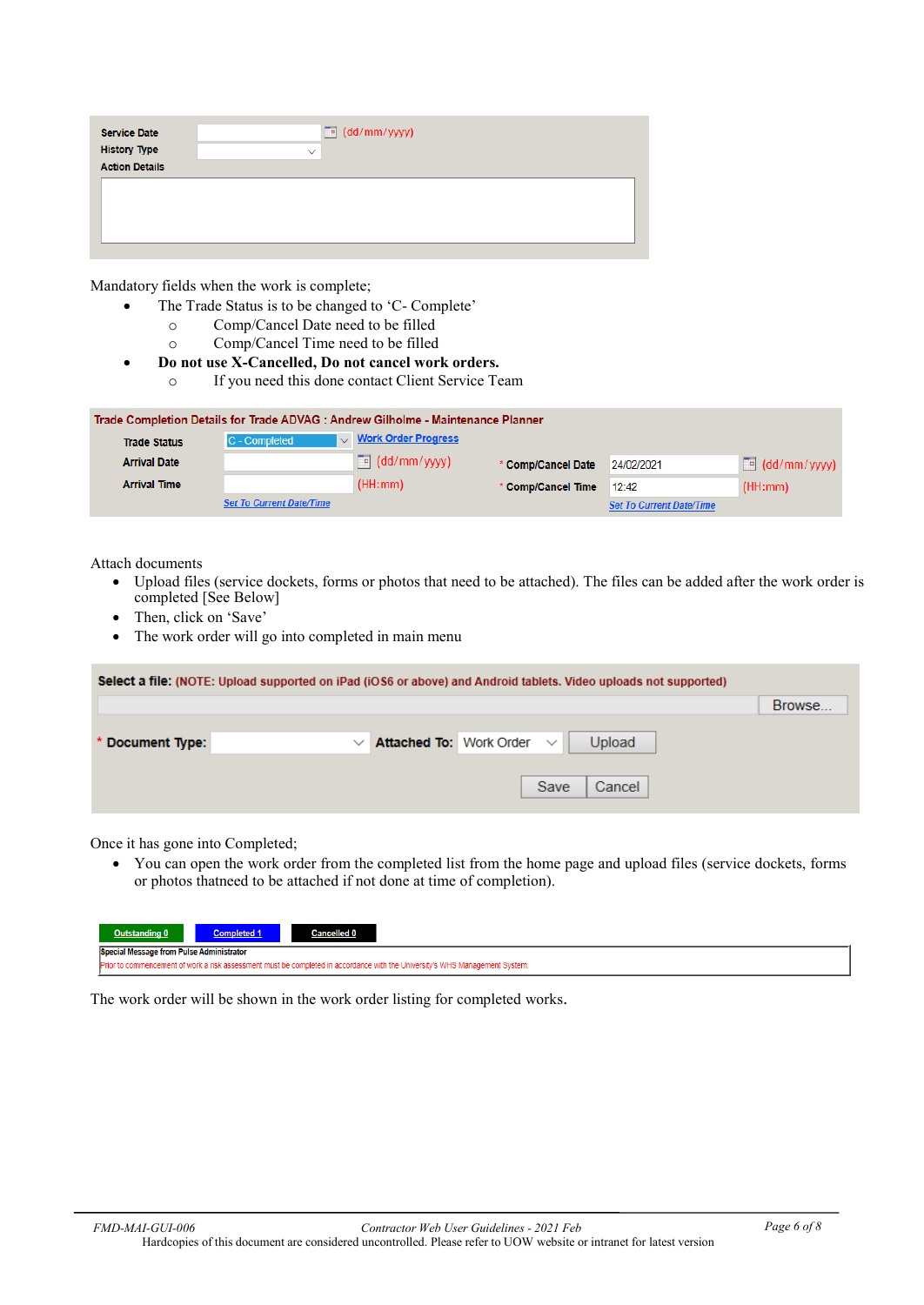|                      | <b>Work Order Listing</b>      | Work Orders allocated to supplier ADVAG - Andrew Gilholme |                    |                         |                   | Click the description of the work order you want to view, or point your mouse over a value to show more details. |                 |                     | <b>Total Completed: 1</b> |                               |                                    |                 | Print this page                          |
|----------------------|--------------------------------|-----------------------------------------------------------|--------------------|-------------------------|-------------------|------------------------------------------------------------------------------------------------------------------|-----------------|---------------------|---------------------------|-------------------------------|------------------------------------|-----------------|------------------------------------------|
| <b>Sort Order</b>    |                                | <b>Sort Method</b>                                        |                    | <b>Last X Davs</b>      |                   | <b>Trade</b>                                                                                                     |                 | <b>WorkOrder No</b> | <b>Site</b>               |                               | <b>Asset No</b>                    |                 |                                          |
| <b>Work Order No</b> | $\checkmark$                   | Ascending                                                 | $\checkmark$       | <b>All Days</b>         | $\checkmark$      |                                                                                                                  | <b>Service</b>  |                     | $\sim 100$                | <b>Service</b>                |                                    | $\sim 100$      |                                          |
| <b>Assign To</b>     |                                | <b>Trade Status</b>                                       |                    | <b>WorkOrder Status</b> |                   | <b>Building</b>                                                                                                  | <b>Job Type</b> |                     | Domain (Work Order)       |                               | Refresh                            |                 |                                          |
|                      |                                | C - Completed                                             | $\checkmark$       | All                     | $\checkmark$      |                                                                                                                  | $\cdots$        |                     | $\sim$ $\sim$ $\sim$      | <b>Never</b><br>$\sim$ $\sim$ | $\checkmark$                       | Go              | Clear                                    |
|                      |                                |                                                           |                    |                         |                   |                                                                                                                  |                 |                     |                           |                               |                                    |                 |                                          |
| -11<br>Prev          | Next                           |                                                           |                    |                         |                   |                                                                                                                  |                 |                     |                           |                               |                                    |                 |                                          |
|                      | 1 Completed Jobs Retrieved.    |                                                           |                    |                         |                   |                                                                                                                  |                 |                     |                           |                               |                                    |                 |                                          |
| Trade                | <b>Work</b><br><b>Order No</b> | <b>WO Status</b>                                          | <b>Chargeable?</b> |                         | <b>Start Date</b> | <b>Description</b>                                                                                               | <b>Priority</b> | <b>Building</b>     | <b>Requested By</b>       | <b>Assigned?</b>              | <b>W/O Est</b><br><b>Comp Date</b> | <b>Asset No</b> | <b>Trade Comp/</b><br><b>Cancel Date</b> |
| <b>ADVAG</b>         | Z0100574                       |                                                           | N                  |                         | 24/02/2021        | <b>CWEB User Guide</b>                                                                                           | 3               | 0031                | <b>Andrew Gilholme</b>    | <b>NO</b>                     | 03/03/2021                         |                 | 24/02/2021                               |

#### <span id="page-6-0"></span>**3.3 Invoicing**

- Invoices shall be emailed to the university automated procurement and accounts payable system(Basware) at [uowap@uow.edu.au](mailto:uowap@uow.edu.au)
- No invoices are to be submitted without a PULSE work order number or UOW purchase order number.
- One PULSE work order / one UOW purchase ordernumber for each invoice.
- One Invoice per PDF document which is combined with all supporting documentation including, service reports and suppliers' invoices.
- The first page of the PDF should be your invoice.

For both planned and reactive work orders contractors are required to attach service reports to the work order it is referring too.

Note that particular contractors are able to send service reports via Dropbox. This is at the determination of FMD.

#### <span id="page-6-1"></span>**3.4 Work order reviewing**

- If you have marked the job trade complete, and you have made an error that needs to be rectified, youwill have to contact the FMD client service team at so that they can reopen the job. Once this is done refer back to the steps outlined in Section 3.2 of the guide - "Work Order Completing - Marking a job Trade Complete".
- If a job needs to be cancelled, under no circumstances should the contractor attempt to undertake thison CWeb. The contractor should contact the relevant FMD maintenance supervisor, or the FMD clientservice team who will then cancel the work order. If you have accidently cancelled a job please contact the FMD client service team on 02 4221 3217 so that the work order can be reverted to an active job.
- For all work undertaken, the relevant FMD maintenance supervisor will review your invoice details along with your completed work order. If the supervisor is not satisfied with the information you have forwarded, payment of the invoice will be withheld while the supervisor contacts you and seeks your timely response to a request for further information.

#### <span id="page-6-2"></span>**3.5 Changing your password**

To change your password, please follow the steps below:

Click on "Personal" and click on "Change My User Password". This will take you to the following screen.

Follow the steps:

- Enter Current Password
- Enter New Password
- Confirm New Password